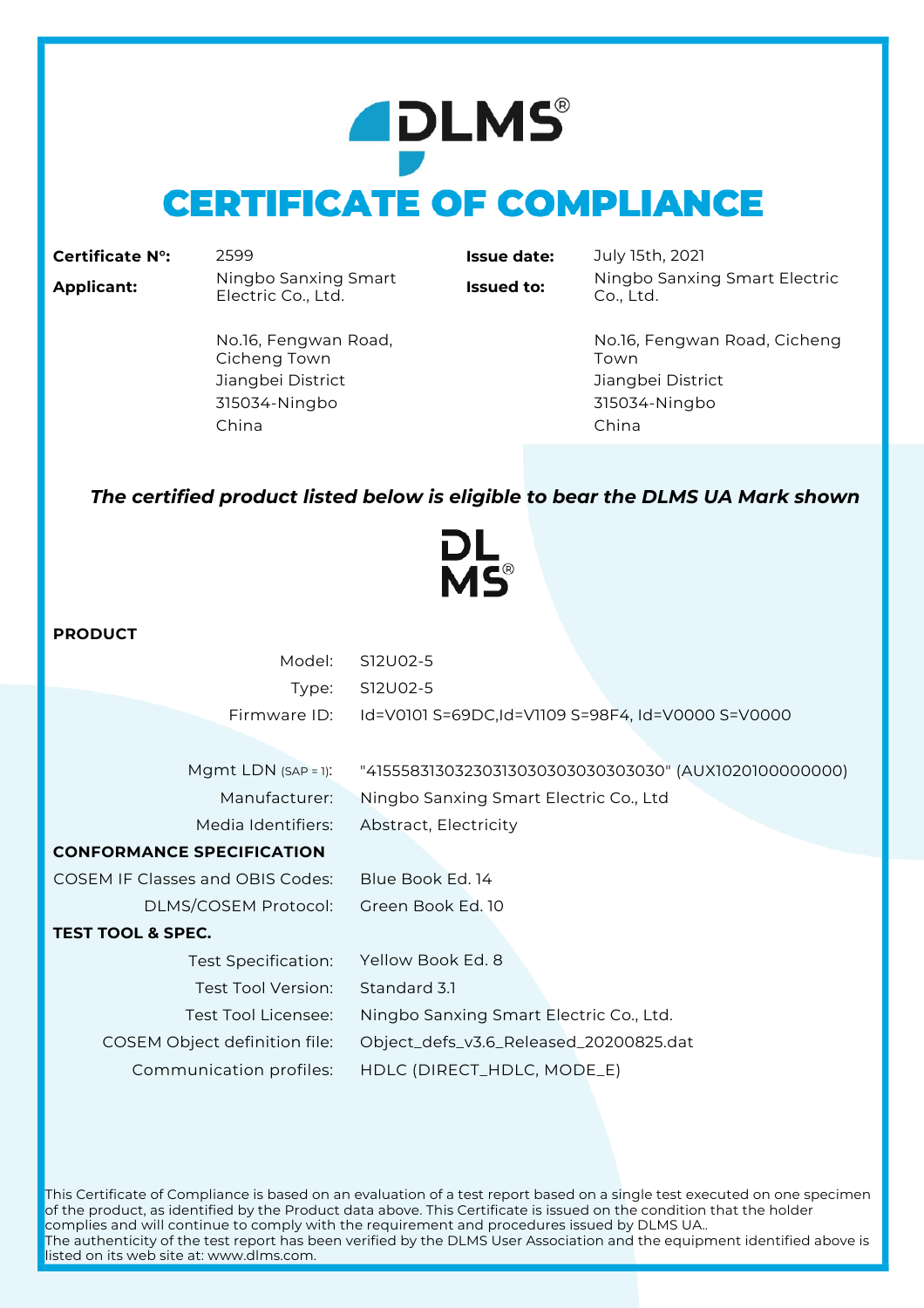## **ADLMS®** CERTIFICATE OF COMPLIANCE

#### Test Report N°: 2599

Test File: S12U02-5\_HDLC tested with CTT 3.1 standard edition, 64 bits, release 108

| ******************                                                                          |      |                                                                         |                                                                    |                                                            |               |               |  |  |
|---------------------------------------------------------------------------------------------|------|-------------------------------------------------------------------------|--------------------------------------------------------------------|------------------------------------------------------------|---------------|---------------|--|--|
| * Identification *<br>******************                                                    |      |                                                                         |                                                                    |                                                            |               |               |  |  |
| Identification = $\{$<br>FLAGid = "\AUX"<br>Type = "\S12U02-5"<br>SerialNr = "\45000000013" |      | Manufacturer = "\Ningbo Sanxing Smart Electric Co., Ltd"                |                                                                    |                                                            |               |               |  |  |
|                                                                                             |      | Applicant = "\Ningbo Sanxing Smart Electric Co., Ltd"                   |                                                                    |                                                            |               |               |  |  |
| ***********                                                                                 |      |                                                                         |                                                                    |                                                            |               |               |  |  |
| * Summary *<br>***********                                                                  |      |                                                                         |                                                                    |                                                            |               |               |  |  |
| <b>TYPE</b>                                                                                 |      | TOTAL SKIPPED                                                           | INAPPLICABLE                                                       | <b>INCONCLUSIVE</b>                                        | <b>PASSED</b> | <b>FAILED</b> |  |  |
| <b>HDLC</b>                                                                                 | 36   | 0                                                                       | 2                                                                  | 0                                                          | 34            | 0             |  |  |
| <b>APPL</b>                                                                                 | 55   | 0                                                                       | 18                                                                 | 0                                                          | 37            | 0             |  |  |
| SecMsg                                                                                      |      |                                                                         | All (No ciphered association with the required properties)         |                                                            |               |               |  |  |
| COSEM                                                                                       | 7453 | 0                                                                       | 10                                                                 | 65                                                         | 7378          | 0             |  |  |
| SymKey                                                                                      |      |                                                                         |                                                                    | All (No ciphered association with the required properties) |               |               |  |  |
| <b>DP</b>                                                                                   | 0    | 0                                                                       | 0                                                                  | 0                                                          | 0             | $\mathbf 0$   |  |  |
| <b>GBT</b>                                                                                  |      |                                                                         | All (No association with the required properties)                  |                                                            |               |               |  |  |
| PubCert                                                                                     |      |                                                                         |                                                                    | All (No ciphered association with the required properties) |               |               |  |  |
| SecPol                                                                                      |      |                                                                         |                                                                    | All (No ciphered association with the required properties) |               |               |  |  |
|                                                                                             |      |                                                                         |                                                                    |                                                            |               |               |  |  |
| Communication profile:                                                                      |      |                                                                         | <b>HDLC</b>                                                        |                                                            |               |               |  |  |
|                                                                                             |      |                                                                         |                                                                    |                                                            |               |               |  |  |
| Application context names:                                                                  |      |                                                                         | LONG_NAMES                                                         |                                                            |               |               |  |  |
|                                                                                             |      |                                                                         |                                                                    |                                                            |               |               |  |  |
| Authentication mechanisms:                                                                  |      | NO_SECURITY, LOW_LEVEL_SECURITY                                         |                                                                    |                                                            |               |               |  |  |
| ACSE and xDLMS features:                                                                    |      | GET, RLRQ_RLRE, SELECTIVE_ACCESS<br>SERVICE_SPECIFIC_BLOCK_TRANSFER,SET |                                                                    |                                                            |               |               |  |  |
| Security features:                                                                          |      |                                                                         | (not collected)                                                    |                                                            |               |               |  |  |
| Data protection features:                                                                   |      |                                                                         | (not collected)                                                    |                                                            |               |               |  |  |
| Logical device(s) found:                                                                    |      |                                                                         | SAP = 1 is "4155583130323031303030303030303030" (AUX1020100000000) |                                                            |               |               |  |  |
| Active firmware(s):                                                                         |      |                                                                         |                                                                    | Id=V0101 S=69DC,Id=V1109 S=98F4                            |               |               |  |  |

COSEM classes tested: 1,3,4,5,6,7(1),8,9,11,15(1),17,20,21,22 23(1),40,43,64,70,71,80,81,82,83,84,85,86 **124 124** 

Id=V0000 S=V0000

COSEM classes found but not tested: (none)